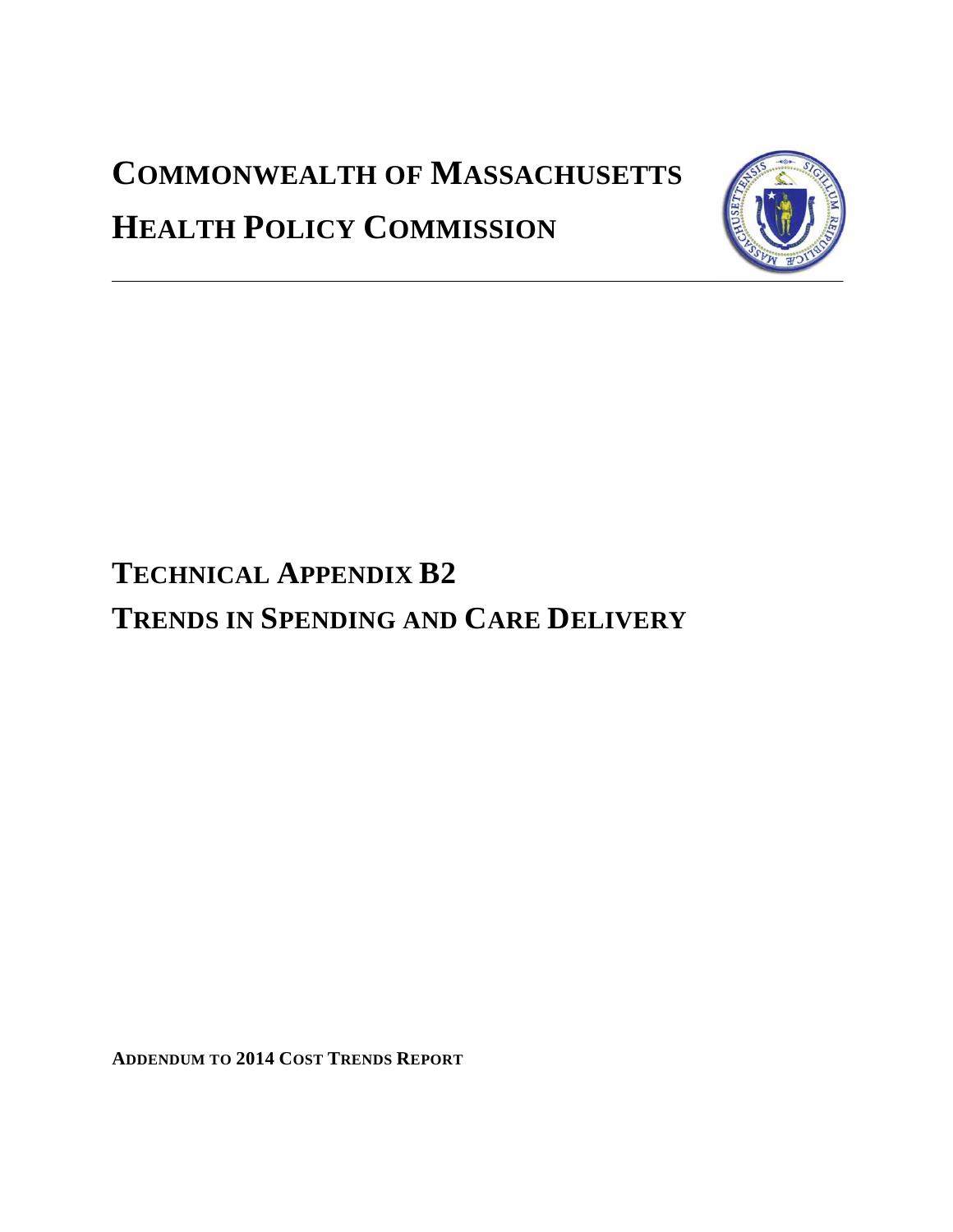## **Table of Contents**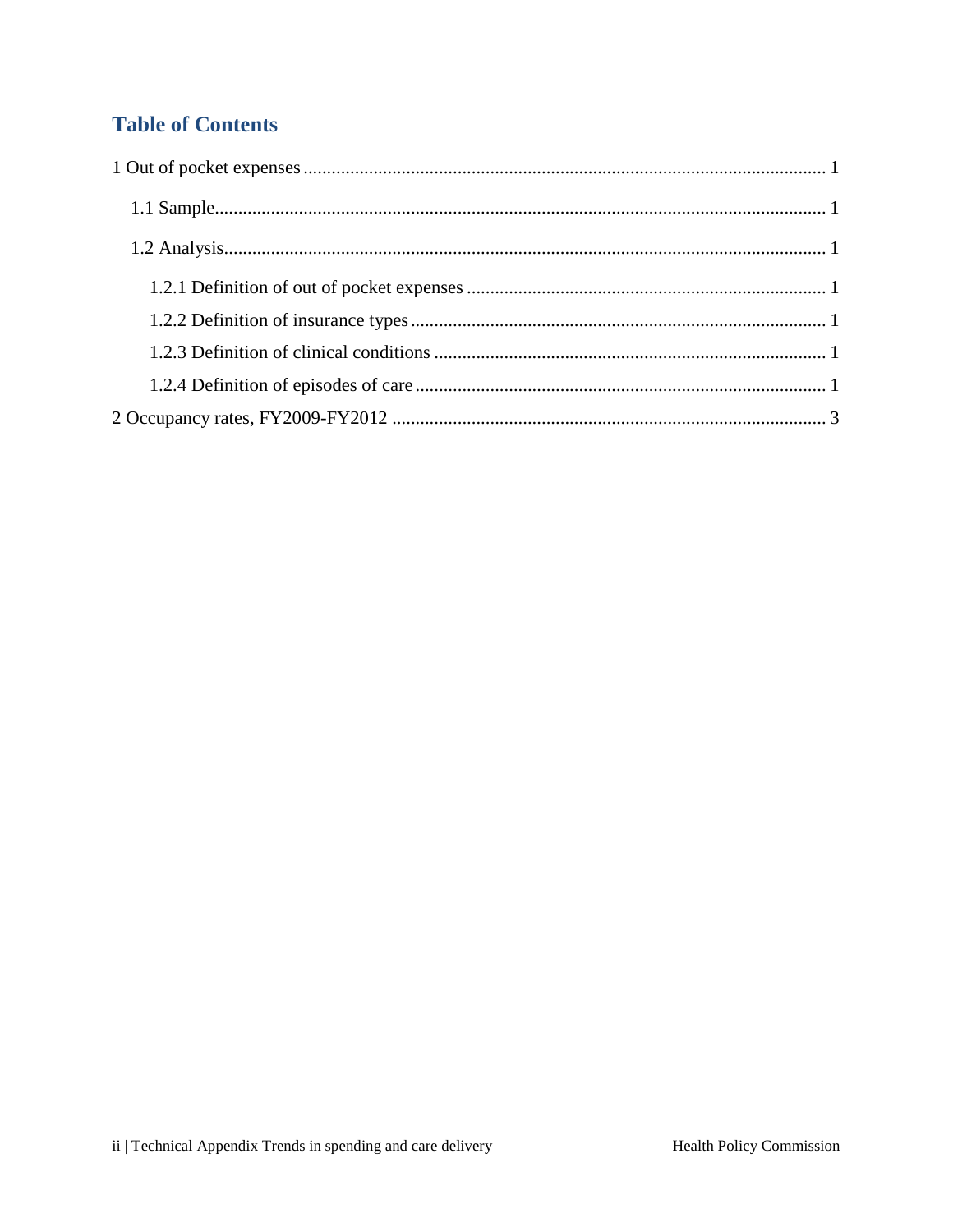## <span id="page-2-0"></span>**1 Out of pocket expenses**

This section describes the Health Policy Commission's (HPC) approach to measuring out of pocket spending in Massachusetts.

## <span id="page-2-1"></span>**1.1 Sample**

We used the Massachusetts' All Payer Claims Database (APCD) for calendar years 2012 for our analysis. Our sample included data from the three major commercial payers, Blue Cross Blue Shield, Harvard Pilgrim Health Plan, and Tufts Health Plan. Enrollees with missing age and gender were dropped from our dataset. Members with negative expenditures and negative income levels were not included in our study. Expenditures do not capture pharmacy costs or payments outside the claims system.

<span id="page-2-2"></span>In our study, out of pocket expense includes copay, coinsurance and deductible.

### **1.2 Analysis**

### <span id="page-2-3"></span>**1.2.1 Definition of out of pocket expenses**

Out of pocket expense includes copay, coinsurance and deductible. Premiums and pharmacy expenses are excluded.

### <span id="page-2-4"></span>**1.2.2 Definition of insurance types**

Insurance types were exclusive provider organization, health maintenance organization, indemnity insurance, point of service, and preferred provider organization.

### <span id="page-2-5"></span>**1.2.3 Definition of clinical conditions**

To determine each patient's clinical conditions, we used Optum's Symmetry Episode Risk Group (ERG) risk adjustment grouper. The ERG grouper evaluated diagnosis codes on medical claims (2012 for Top 3 Commercial payers) to identify the chronic and acute conditions that were present for each enrollee and that typically have a material impact on health care costs. The data output included indicators for the presence of 34 clinical conditions.

Working together with clinical consultants, we refined Optum's ERG clinical conditions into 17 chronic conditions (arthritis, asthma, child psychology, blood, diabetes, epilepsy, glaucoma, cardiology, HIV/AIDS, hyperlipidemia, hypertension, mental health, multiple sclerosis (MS) and ALS (amyotrophic lateral sclerosis), psychiatric disorders, renal failure, mood disorders, and substance abuse). We categorized five of these conditions as behavioral health (child psychology, mental health, psychiatric disorders, mood disorders and substance abuse) and the remainder as chronic medical.

### <span id="page-2-6"></span>**1.2.4 Definition of episodes of care**

To identify the largest variance in health care costs across specific episodes of care, the Optum Symmetry Episode Treatment Grouper was used to group claims into unique episodes of care. Episode Treatment Groups (ETGs) are medically meaningful statistical units representing complete episodes of care. These episodes describe a recipient's observed mix of diseases and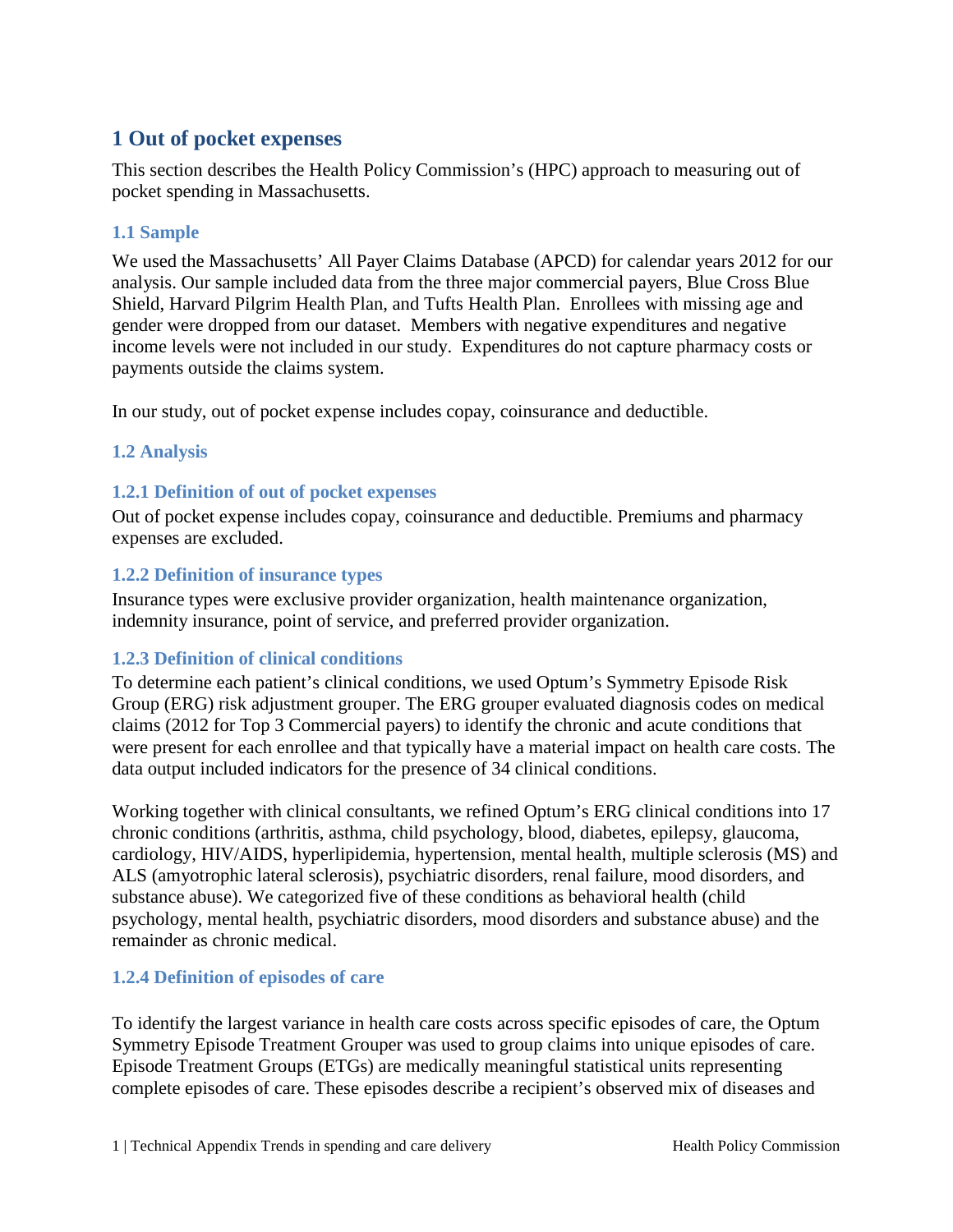conditions, and any underlying co-morbidities and complications. ETGs combine medical and pharmacy service data to produce mutually exclusive and clinically homogenous categories. Because the available pharmacy dataset is incomplete, these analyses did not include pharmacy claims.

For chronic conditions, the time period for an episode of care is defined as the full calendar year (i.e., the begin date is January 1 and the end date is December 31). For other conditions, the begin date is the first day of care after a clean period, and the end date is the last day of care before a clean period. A clean period is defined as one with no indication of treatment for the condition. As a result, some episodes span calendar years, in which case total spending includes spending that occurs during the calendar year only, and the episode count includes partial episodes.

Working together with clinical consultants, we grouped these episodes of care into 6 categories, acute illness, behavioral health, cancer/malignancy, chronic conditions, pregnancy or birth related, and routine/prevention.